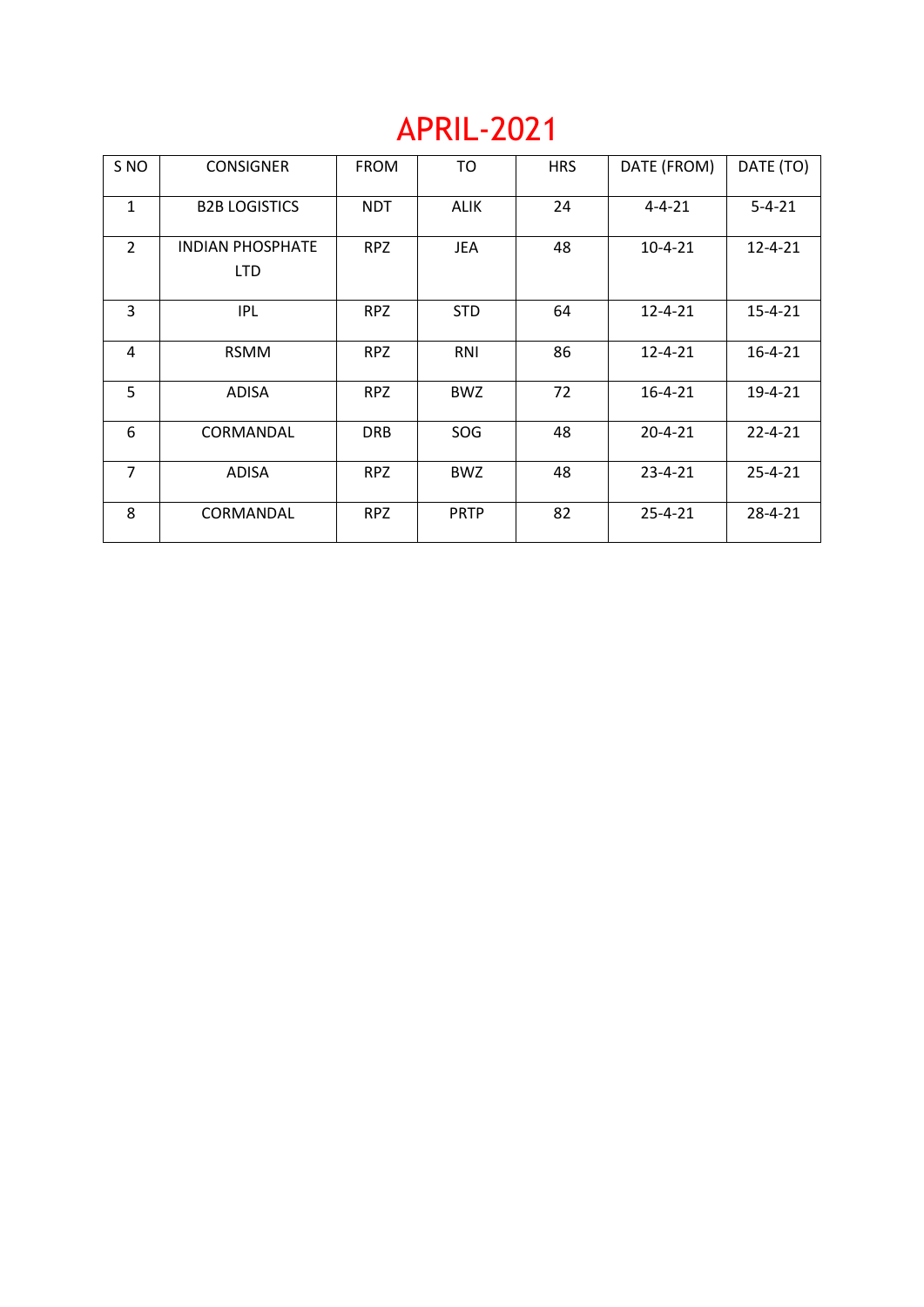# MAY-2021

| S <sub>NO</sub> | <b>CONSIGNER</b>  | <b>FROM</b> | TO          | <b>HRS</b> | DATE (FROM)   | DATE (TO)     |
|-----------------|-------------------|-------------|-------------|------------|---------------|---------------|
| $\mathbf{1}$    | <b>PREM SAKHI</b> | <b>RPZ</b>  | YJUD        | 48         | $1 - 5 - 21$  | $3 - 5 - 21$  |
| 2               | <b>JUBILANT</b>   | <b>DET</b>  | <b>CLW</b>  | 68         | $6 - 5 - 21$  | $9 - 6 - 21$  |
| 3               | <b>JUBILANT</b>   | <b>DET</b>  | FD.         | 48         | $14 - 5 - 21$ | $16 - 5 - 21$ |
| 4               | COROMANDAL        | RPZ         | <b>SSM</b>  | 96         | $18 - 5 - 21$ | $22 - 5 - 21$ |
| 5               | <b>JUBILANT</b>   | <b>DET</b>  | <b>SUBR</b> | 48         | $30 - 5 - 21$ | $1 - 6 - 21$  |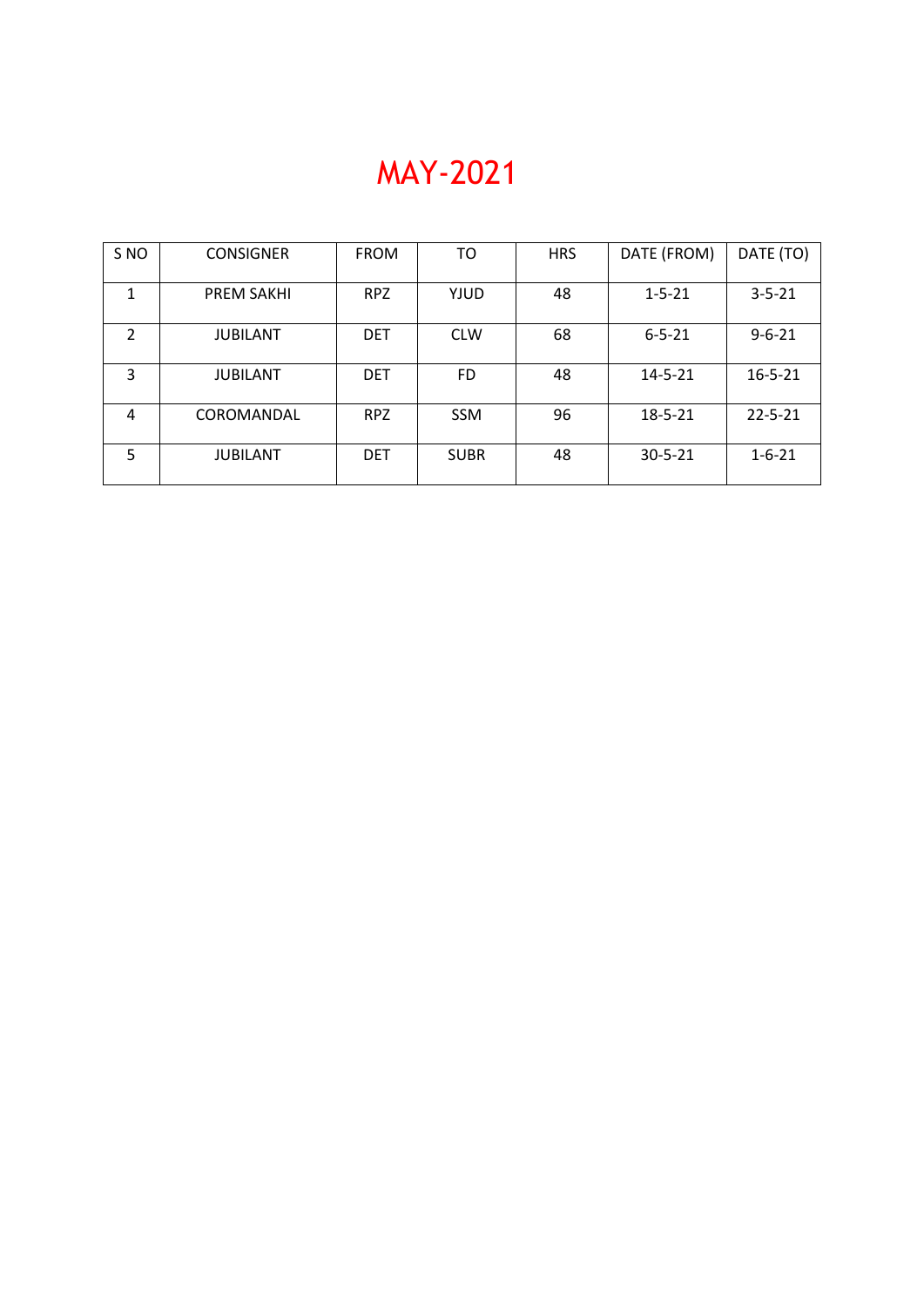## JUNE-2021

| S <sub>NO</sub> | <b>CONSIGNER</b>     | <b>FROM</b> | TO          | <b>HRS</b> | DATE (FROM) | DATE (TO) |
|-----------------|----------------------|-------------|-------------|------------|-------------|-----------|
| $\mathbf{1}$    | ADISHA PHASPHET      | <b>RPZ</b>  | YJUP        | 48         | 02-06-21    | 04-06-21  |
| $\overline{2}$  | <b>JUBILANT</b>      | <b>DET</b>  | SOP         | 14         | 02-06-21    | 03-06-21  |
| 3               | <b>JUBILANT</b>      | <b>DET</b>  | <b>BUI</b>  | 14         | 02-06-21    | 03-06-21  |
| 4               | <b>RAMA PHASPHET</b> | <b>RPZ</b>  | <b>BST</b>  | 48         | 03-06-21    | 05-06-21  |
| 5               | <b>JUBILANT</b>      | <b>DET</b>  | <b>BST</b>  | 15         | 03-06-21    | 04-06-21  |
| 6               | <b>COROMANDAL</b>    | <b>RPZ</b>  | <b>TSG</b>  | 48         | 05-06-21    | 07-06-21  |
| $\overline{7}$  | COROMANDAL           | <b>RPZ</b>  | ASKN+SPI    | 72         | 08-06-21    | 11-06-21  |
| 8               | <b>JUBILANT</b>      | <b>DET</b>  | <b>FD</b>   | 48         | 11-06-21    | 13-06-21  |
| 9               | <b>IPL</b>           | HMG         | <b>TDL</b>  | 24         | 11-06-21    | 12-06-21  |
| 10              | RAMA PHASPHET        | <b>RPZ</b>  | <b>BST</b>  | 72         | 12-06-21    | 15-06-21  |
| 11              | COROMANDAL           | <b>DRB</b>  | <b>BST</b>  | 65         | 13-06-21    | 16-06-21  |
| 12              | COROMANDAL           | <b>RPZ</b>  | <b>BBK</b>  | 48         | 16-06-21    | 18-06-21  |
| 13              | COROMANDAL           | <b>RPZ</b>  | <b>POLI</b> | 48         | 16-06-21    | 18-06-21  |
| 14              | <b>IPL</b>           | <b>RPZ</b>  | <b>JEA</b>  | 48         | 15-06-21    | 17-06-21  |
| 15              | <b>RSMM</b>          | <b>RPZ</b>  | KTYM+AFK    | 120        | 19-06-21    | 24-06-21  |
| 16              | <b>JUBILANT</b>      | <b>DET</b>  | <b>SLN</b>  | 72         | 21-06-21    | 24-06-21  |
| 17              | COROMANDAL           | <b>RPZ</b>  | <b>KNJ</b>  | 48         | 22-06-21    | 24-06-21  |
| 18              | <b>JUBILANT</b>      | <b>DET</b>  | <b>CLW</b>  | 48         | 23-06-21    | 25-06-21  |
| 19              | <b>IPL</b>           | <b>RPZ</b>  | <b>BST</b>  | 62         | 24-06-21    | 27-06-21  |
| 20              | <b>JUBILANT</b>      | <b>DET</b>  | <b>TSG</b>  | 48         | 25-06-21    | 27-06-21  |
| 21              | COROMANDAL           | <b>RPZ</b>  | ET          | 48         | 26-06-21    | 28-06-21  |
| 22              | <b>BOXTRANS</b>      | <b>DOZ</b>  | <b>KPRK</b> | 24         | 25-06-21    | 26-06-21  |
| 23              | <b>JUBILANT</b>      | <b>DET</b>  | <b>BST</b>  | 48         | 27-06-21    | 29-06-21  |
| 24              | COROMANDAL           | <b>RPZ</b>  | <b>BSPR</b> | 48         | 28-06-21    | 30-06-21  |
| 25              | IPL                  | <b>HMG</b>  | <b>HBN</b>  | 48         | 29-06-21    | 01-07-21  |
| 26              | <b>JUBILANT</b>      | <b>DET</b>  | <b>SUBR</b> | 48         | 29-06-21    | 01-07-21  |
| 27              | <b>RSMM</b>          | <b>RPZ</b>  | KTYM+AFK    | 87         | 30-06-21    | 04-07-21  |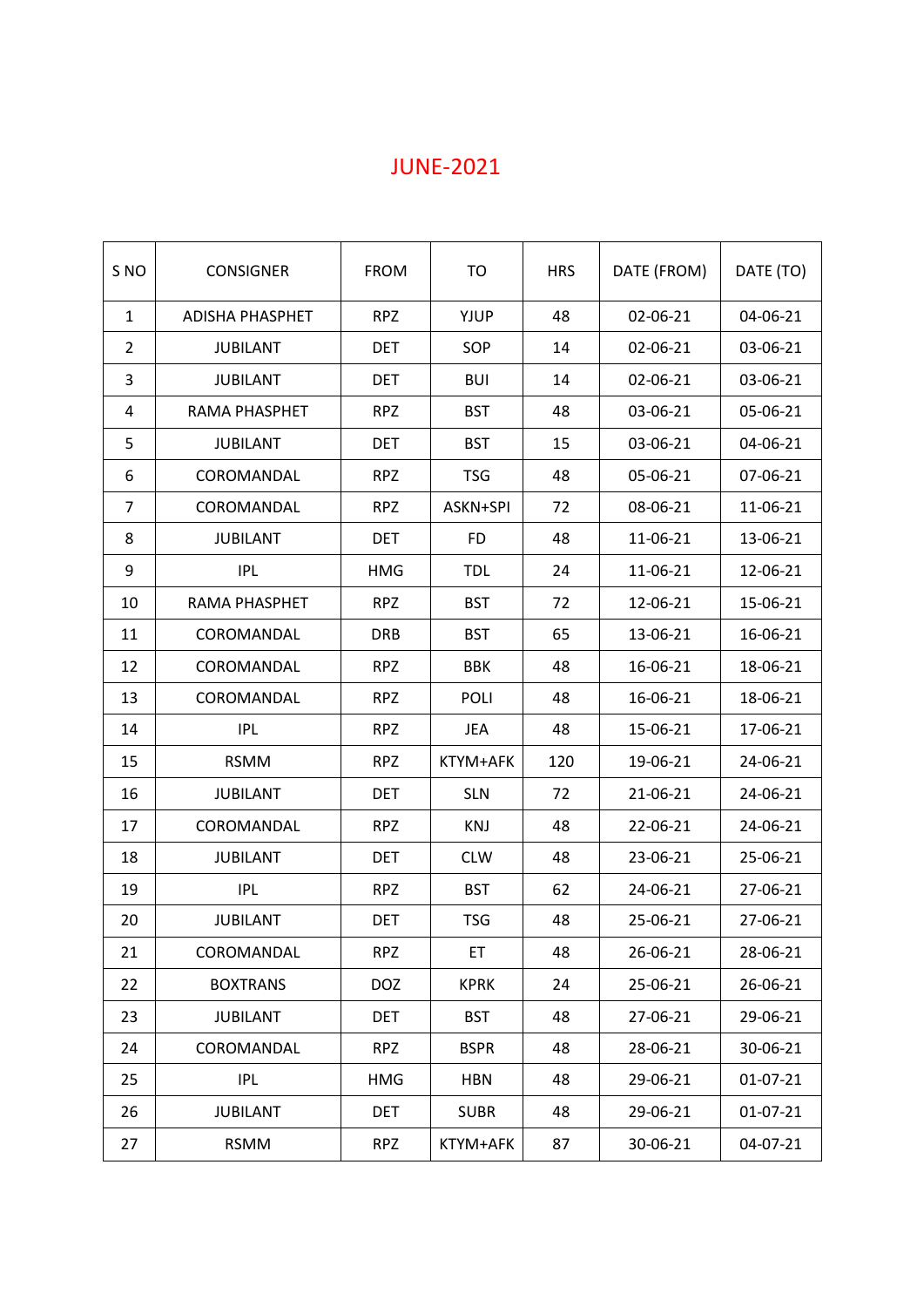#### JULY-2021

| S <sub>NO</sub> | <b>CONSIGNER</b>          | <b>FROM</b> | TO          | <b>HRS</b> | DATE (FROM) | DATE (TO) |
|-----------------|---------------------------|-------------|-------------|------------|-------------|-----------|
| $\mathbf{1}$    | <b>JUBILANT</b>           | <b>DET</b>  | SOP         | 48         | 04.07.21    | 06.07.21  |
| 2               | COROMANDAL                | <b>RPZ</b>  | <b>MDDP</b> | 48         | 05.07.21    | 07.7.21   |
| 3               | <b>JUBILANT</b>           | DET         | FD+BBK      | 72         | 06.07.21    | 09.7.21   |
| 4               | IPL                       | <b>RPZ</b>  | <b>BBK</b>  | 48         | 08.07.21    | 10.07.21  |
| 5               | COROMANDAL                | <b>RPZ</b>  | <b>FD</b>   | 48         | 10.07.21    | 12.07.21  |
| 6               | <b>JUBILANT</b>           | <b>DET</b>  | <b>TSG</b>  | 48         | 09.07.21    | 11.07.21  |
| 7               | <b>JUBILANT</b>           | <b>DET</b>  | <b>CLW</b>  | 24         | 11.07.21    | 12.07.21  |
| 8               | <b>JUBILANT</b>           | <b>DET</b>  | <b>KEQ</b>  | 48         | 12.07.21    | 14.07.21  |
| 9               | COROMANDAL                | <b>RPZ</b>  | <b>KNW</b>  | 48         | 12.07.21    | 14.07.21  |
| 10              | <b>RAMA PHOSPHATES</b>    | <b>RPZ</b>  | <b>BST</b>  | 58         | 14.07.21    | 17.07.21  |
| 11              | <b>JUBILANT</b>           | <b>DET</b>  | <b>BST</b>  | 48         | 15.07.21    | 17.07.21  |
| 12              | <b>JUBILANT</b>           | <b>DET</b>  | <b>SUBR</b> | 48         | 17.07.21    | 19.07.21  |
| 13              | COROMANDAL                | <b>RPZ</b>  | <b>WGCR</b> | 48         | 19.07.21    | 21.07.21  |
| 14              | <b>JUBILANT</b>           | <b>DET</b>  | <b>FD</b>   | 48         | 19.07.21    | 21.07.21  |
| 15              | <b>JUBILANT</b>           | <b>DET</b>  | SOP         | 48         | 20.07.21    | 22.07.21  |
| 16              | COROMANDAL                | <b>DRB</b>  | <b>TSG</b>  | 48         | 21.07.21    | 23.07.21  |
| 17              | B <sub>2</sub> B          | <b>NDT</b>  | <b>CHD</b>  | 24         | 21.07.21    | 22.07.21  |
| 18              | <b>ADHEESHA PHOSPHATE</b> | <b>RPZ</b>  | <b>JUC</b>  | 48         | 22.07.21    | 24.07.21  |
| 19              | COROMANDAL                | <b>RPZ</b>  | <b>RRU</b>  | 48         | 24.07.21    | 26.07.21  |
| 20              | <b>JUBILANT</b>           | <b>DET</b>  | <b>TSG</b>  | 48         | 24.07.21    | 26.07.21  |
| 21              | COROMANDAL                | <b>DRB</b>  | <b>BST</b>  | 48         | 26.07.21    | 28.07.21  |
| 22              | ADHEESHA PHOSPHATE        | <b>RPZ</b>  | <b>KNN</b>  | 48         | 26.07.21    | 28.07.21  |
| 23              | <b>JUBILANT</b>           | <b>DET</b>  | <b>CLW</b>  | 48         | 26.07.21    | 28.07.21  |
| 24              | <b>INDP</b>               | <b>RPZ</b>  | BBK         | 48         | 27.07.21    | 29.07.21  |
| 25              | <b>JUBILANT</b>           | <b>DET</b>  | <b>SUBR</b> | 48         | 28.07.21    | 30.07.21  |
| 26              | <b>JUBILANT</b>           | <b>DET</b>  | <b>TSG</b>  | 48         | 29.07.21    | 31.07.21  |
| 27              | <b>JUBILANT</b>           | <b>DET</b>  | BBK         | 48         | 29.07.21    | 31.07.21  |
| 28              | COROMANDAL                | <b>DRB</b>  | <b>CLW</b>  | 48         | 29.07.21    | 31.07.21  |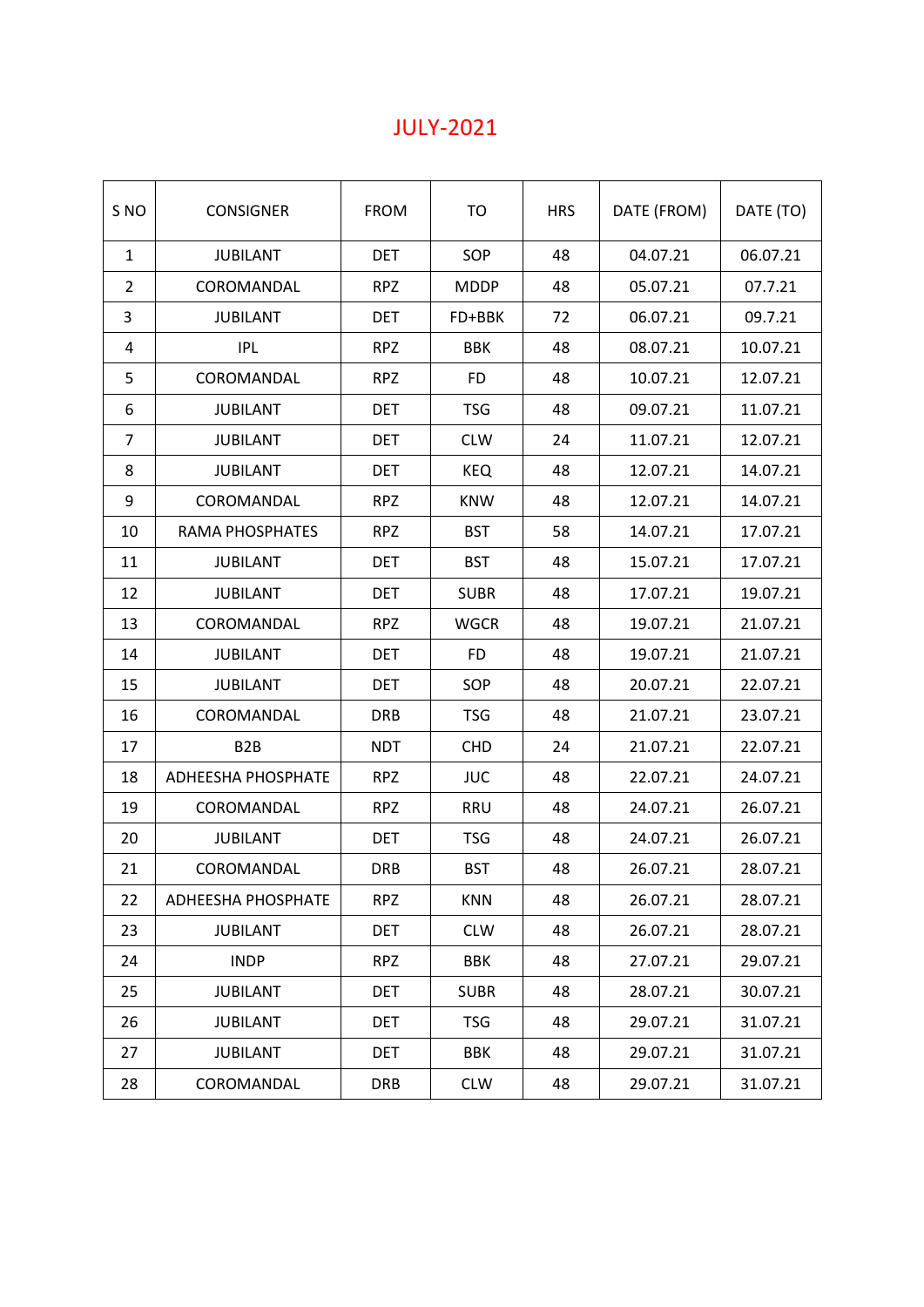#### AUGUST-2021

| S <sub>NO</sub> | <b>CONSIGNER</b>                | <b>FROM</b> | <b>TO</b>   | <b>HRS</b> | DATE (FROM) | DATE (TO) |
|-----------------|---------------------------------|-------------|-------------|------------|-------------|-----------|
| $\mathbf{1}$    | <b>IPL</b>                      | <b>RPZ</b>  | <b>SUBR</b> | 48         | 01.08.21    | 03.08.21  |
| $\overline{2}$  | <b>IPL</b>                      | <b>RPZ</b>  | <b>CLW</b>  | 48         | 01.08.21    | 03.08.21  |
| 3               | ADHEESHA PHOSPHATE              | <b>RPZ</b>  | <b>RPJ</b>  | 48         | 03.08.21    | 05.08.21  |
| $\overline{4}$  | VIPUL IND.                      | <b>JWB</b>  | <b>CVD</b>  | 12         | 05.08.21    | 05.08.21  |
| 5               | COROMANDAL                      | <b>RPZ</b>  | <b>RRU</b>  | 48         | 05.08.21    | 07.08.21  |
| 6               | COROMANDAL                      | <b>RPZ</b>  | SOP         | 48         | 08.08.21    | 10.08.21  |
| $\overline{7}$  | <b>JUBILANT</b>                 | <b>DET</b>  | SOP         | 48         | 09.08.21    | 11.08.21  |
| 8               | <b>RAMA PHOSPHATES</b>          | <b>RPZ</b>  | <b>BST</b>  | 66         | 09.08.21    | 12.08.21  |
| 9               | COROMANDAL                      | <b>DRB</b>  | <b>HAN</b>  | 72         | 10.08.21    | 13.08.21  |
| 10              | ADHEESHA PHOSPHATE              | <b>RPZ</b>  | <b>JUC</b>  | 48         | 12.08.21    | 14.08.21  |
| 11              | <b>JUBILANT</b>                 | <b>DET</b>  | <b>SUBR</b> | 48         | 13.08.21    | 15.08.21  |
| 12              | <b>IPL</b>                      | <b>HMG</b>  | <b>NTSK</b> | 72         | 13.08.21    | 16.08.21  |
| 13              | <b>RSMM</b>                     | <b>RPZ</b>  | WH+OLR      | 48         | 14.08.21    | 16.08.21  |
| 14              | COROMANDAL                      | <b>DRB</b>  | SOP         | 48         | 14.08.21    | 16.08.21  |
| 15              | <b>JUBILANT</b>                 | <b>DET</b>  | <b>CLW</b>  | 48         | 14.08.21    | 16.08.21  |
| 16              | COROMANDAL                      | <b>RPZ</b>  | <b>HAN</b>  | 48         | 16.08.21    | 18.08.21  |
| 17              | <b>RAMA PHOSPHATES</b>          | <b>RPZ</b>  | <b>BST</b>  | 48         | 18.08.21    | 20.08.21  |
| 18              | PREM SAKHI FERT.                | <b>RPZ</b>  | <b>NBA</b>  | 48         | 20.08.21    | 22.08.21  |
| 19              | COROMANDAL                      | <b>DRB</b>  | <b>HAN</b>  | 48         | 21.08.21    | 23.08.21  |
| 20              | <b>JUBILANT</b>                 | <b>DET</b>  | <b>KBP</b>  | 48         | 23.08.21    | 25.08.21  |
| 21              | <b>INDIAN POTASH</b><br>LIMITED | <b>DRB</b>  | <b>NRPA</b> | 48         | 24.08.21    | 26.08.21  |
| 22              | <b>RAMA PHOSPHATES</b>          | <b>RPZ</b>  | <b>BST</b>  | 48         | 24.08.21    | 26.08.21  |
| 23              | <b>JUBILANT</b>                 | <b>DET</b>  | <b>BST</b>  | 48         | 25.08.21    | 27.08.21  |
| 24              | COROMANDAL                      | <b>RPZ</b>  | <b>FBD</b>  | 48         | 26.08.21    | 28.08.21  |
| 25              | B <sub>2</sub> B                | <b>NDT</b>  | <b>CHD</b>  | 24         | 26.08.21    | 27.08.21  |
| 26              | <b>JUBILANT</b>                 | <b>DET</b>  | <b>FD</b>   | 48         | 26.08.21    | 28.08.21  |
| 27              | COROMANDAL                      | <b>RPZ</b>  | GGC         | 48         | 27.08.21    | 29.08.21  |
| 28              | <b>JUBILANT</b>                 | <b>DET</b>  | <b>BBK</b>  | 24         | 27.08.21    | 28.08.21  |
| 29              | <b>IPL</b>                      | <b>RPZ</b>  | <b>JUC</b>  | 48         | 28.08.21    | 30.08.12  |
| 30              | COROMANDAL                      | <b>DRB</b>  | <b>BAZ</b>  | 48         | 29.08.21    | 31.08.21  |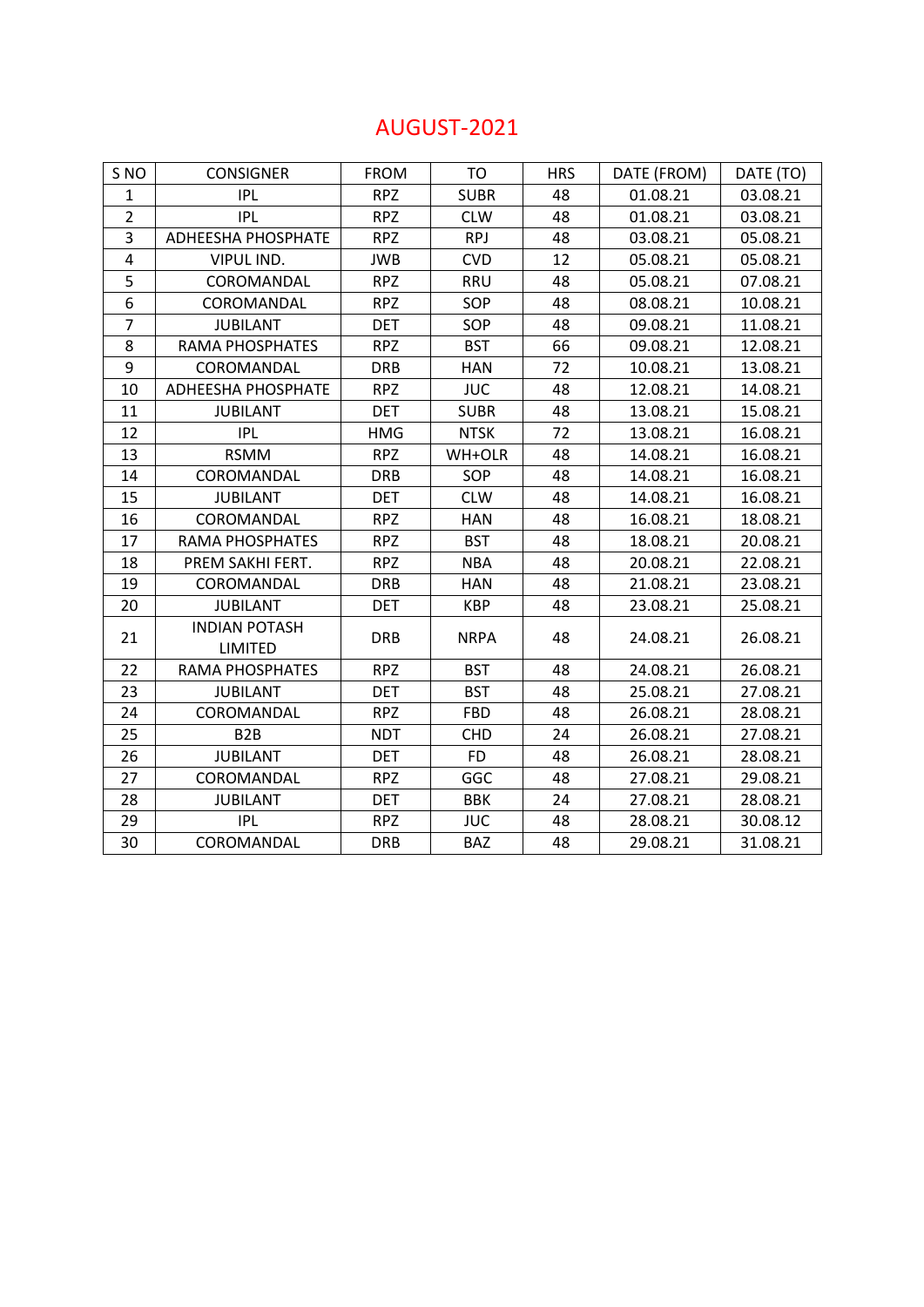#### SEPTEMBER-2021

| S<br><b>NO</b> | <b>CONSIGNER</b>         | <b>FROM</b> | TO          | <b>HRS</b> | DATE (FROM) | DATE (TO) |
|----------------|--------------------------|-------------|-------------|------------|-------------|-----------|
| 1              | COROMANDAL               | <b>DRB</b>  | <b>HAN</b>  | 48         | 02.09.21    | 04.09.21  |
| $\overline{2}$ | B <sub>2</sub> B         | <b>NDT</b>  | <b>ALIK</b> | 24         | 03.09.21    | 04.09.21  |
| 3              | <b>RAMA PHOSPHATE</b>    | <b>RPZ</b>  | <b>BST</b>  | 48         | 04.09.21    | 06.09.21  |
| 4              | COROMANDAL               | <b>DRB</b>  | SOG         | 48         | 05.09.21    | 07.09.21  |
| 5              | <b>JUBILANT</b>          | <b>DET</b>  | <b>BST</b>  | 48         | 05.09.21    | 07.09.21  |
| 6              | <b>JUBILANT</b>          | <b>DET</b>  | <b>BLP</b>  | 48         | 07.09.21    | 09.09.21  |
| $\overline{7}$ | COROMANDAL               | <b>DRB</b>  | <b>KKU</b>  | 48         | 11.09.21    | 13.09.21  |
| 8              | <b>ADHEESA PHOSPHATE</b> | <b>RPZ</b>  | <b>KNN</b>  | 48         | 13.09.21    | 15.09.21  |
| 9              | <b>BINOD FLOUR MILLS</b> | <b>NDT</b>  | <b>CGS</b>  | 48         | 14.09.21    | 16.09.21  |
| 10             | <b>JUBILANT</b>          | <b>DET</b>  | <b>KBP</b>  | 48         | 15.09.21    | 17.09.21  |
| 11             | COROMANDAL               | <b>DRD</b>  | <b>HAN</b>  | 72         | 16.09.21    | 19.09.21  |
| 12             | <b>BINOD FLOUR MILLS</b> | <b>NDT</b>  | <b>DKGN</b> | 48         | 17.09.21    | 19.09.21  |
| 13             | <b>JUBILIANT</b>         | <b>DET</b>  | <b>BLP</b>  | 48         | 20.09.21    | 22.09.21  |
| 14             | COROMANDAL               | <b>DRB</b>  | SOG         | 72         | 21.09.21    | 24.09.21  |
| 15             | <b>IPL</b>               | <b>RPZ</b>  | JEA+POU     | 48         | 21.09.21    | 23.09.21  |
| 16             | <b>JUBILANT</b>          | <b>DET</b>  | <b>FD</b>   | 48         | 25.09.21    | 27.09.21  |
| 17             | <b>BINOD FLOUR MILLS</b> | <b>NDT</b>  | RNI         | 48         | 25.09.21    | 27.09.21  |
| 18             | <b>APSK</b>              | <b>JWB</b>  | <b>CKI</b>  | 48         | 26.09.21    | 28.09.21  |
| 19             | <b>BINOD FLOUR MILLS</b> | <b>NDT</b>  | <b>DKGN</b> | 24         | 30.09.21    | 01.10.21  |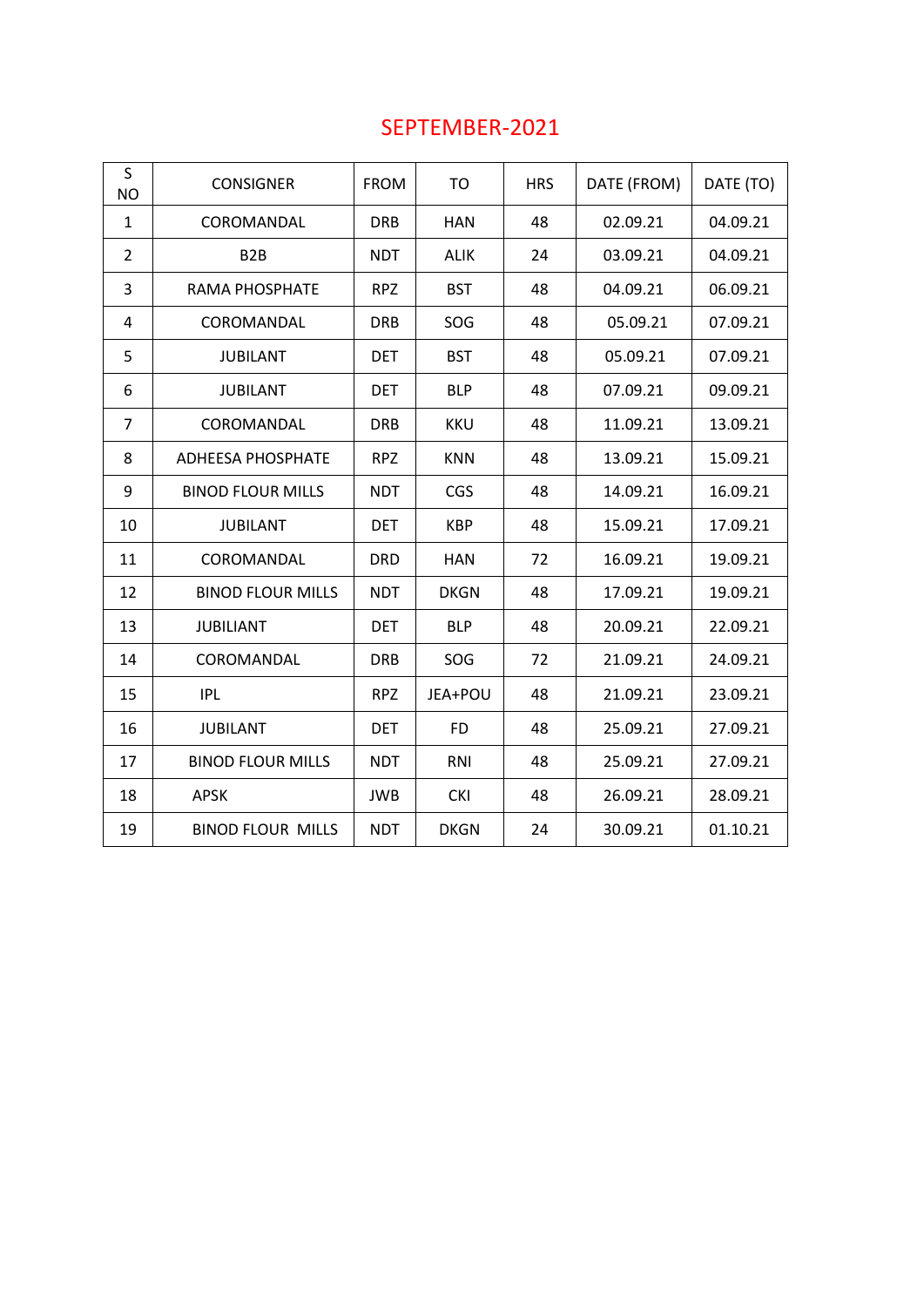| S<br>NO.       | <b>CONSIGNER</b>                  | <b>FROM</b> | TO                  | <b>HRS</b> | DATE (FROM) | DATE (TO) |
|----------------|-----------------------------------|-------------|---------------------|------------|-------------|-----------|
| 1              | COROMANDAL                        | <b>DRB</b>  | <b>HAN</b>          | 72         | 03.10.21    | 06.10.21  |
| $\overline{2}$ | <b>RSMM</b>                       | RPZ         | <b>KTYM</b><br>+KYJ | 72         | 04.10.21    | 07.10.21  |
| 3              | COROMANDAL                        | <b>DRB</b>  | KOTA+<br><b>BAZ</b> | 48         | 07.10.21    | 09.10.21  |
| 4              | COROMANDAL                        | RPZ         | KKU                 | 48         | 13.10.21    | 15.10.21  |
| 5              | <b>BOXTRANS</b>                   | DOZ.        | <b>KPRK</b>         | 45         | 13.10.21    | 13.10.21  |
| 6              | <b>BINOD FLOUR MILL</b>           | <b>NDT</b>  | RNI                 | 72         | 19.10.21    | 22.10.21  |
| 7              | AAWAGAMAN RAIL<br><b>LOGISTIC</b> | RPZ         | <b>HAN</b>          | 48         | 23.10.21    | 25.10.21  |
| 8              | COROMANDAL                        | RPZ         | <b>BNW</b>          | 48         | 28.10.21    | 31.10.21  |

#### OCTOBER-2021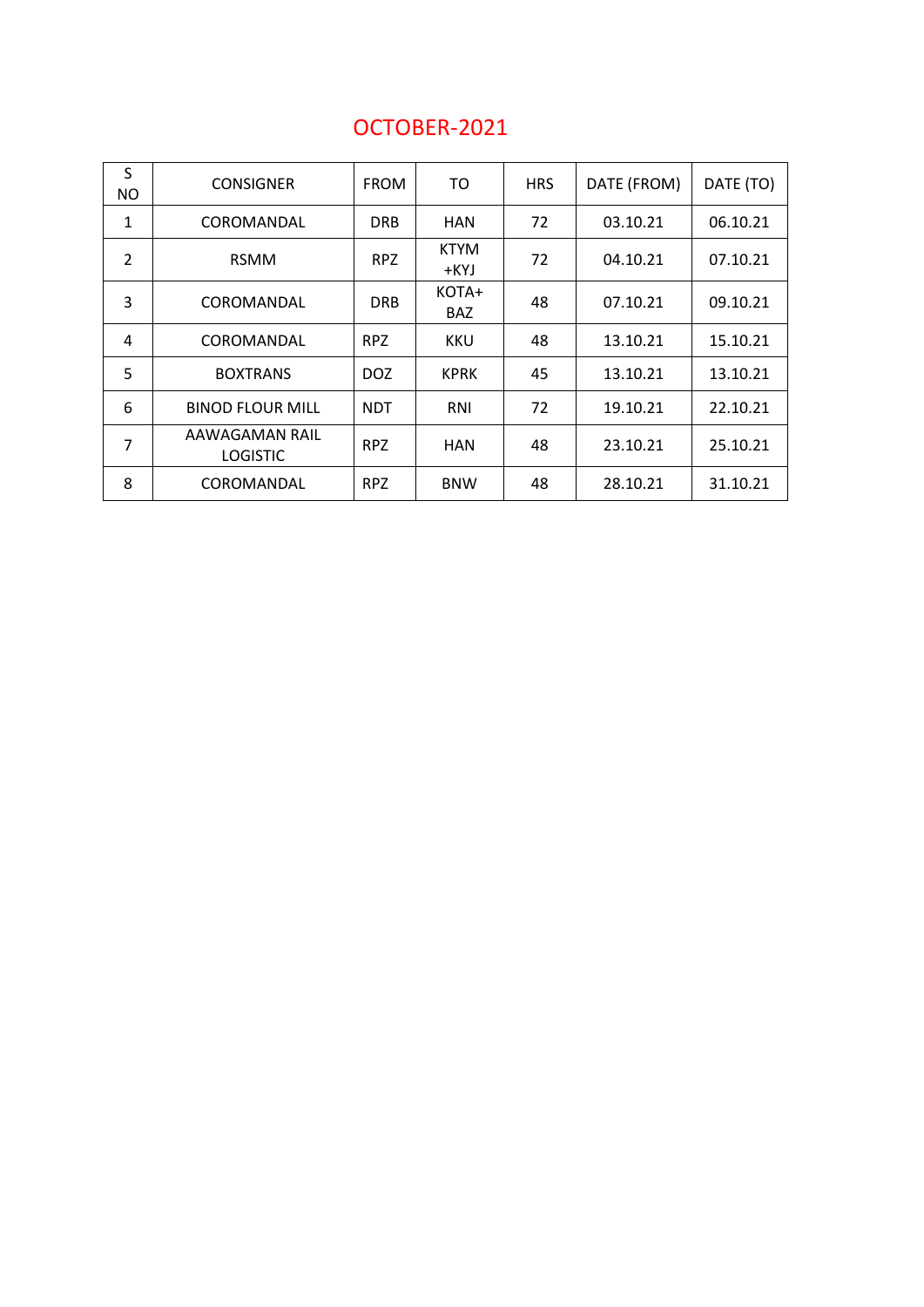| S<br><b>NO</b> | <b>CONSIGNER</b>      | <b>FROM</b> | TO          | <b>HRS</b> | DATE (FROM) | DATE (TO) |
|----------------|-----------------------|-------------|-------------|------------|-------------|-----------|
| 1              | COROMANDAL            | <b>DRB</b>  | <b>HAN</b>  | 96         | 03.11.21    | 06.11.21  |
| $\overline{2}$ | <b>BOX TRANS</b>      | <b>DOZ</b>  | <b>KPRK</b> | 24         | 07.11.21    | 08.11.21  |
| 3              | COROMANDAL            | <b>DRB</b>  | SFMU        | 48         | 08.11.21    | 10.11.21  |
| 4              | <b>JUBLIANT</b>       | <b>DET</b>  | <b>BLP</b>  | 48         | 09.11.21    | 11.11.21  |
| 5              | <b>RSMM</b>           | <b>RPZ</b>  | AFK+WH      | 72         | 09.11.21    | 12.11.21  |
| 6              | <b>IPL</b>            | <b>RPZ</b>  | JEA         | 84         | 11.11.21    | 14.11.21  |
| 7              | COROMANDAL            | <b>DRB</b>  | <b>KOTA</b> | 72         | 13.11.21    | 15.11.21  |
| 8              | <b>VIPUL INDUSTRY</b> | <b>JWB</b>  | <b>HAS</b>  | 48         | 13.11.21    | 15.11.21  |
| 9              | IPL                   | <b>HMG</b>  | HBN+BPRD    | 120        | 19.11.21    | 23.11.21  |
| 10             | <b>JUBLIANT</b>       | <b>DET</b>  | <b>BST</b>  | 48         | 19.11.21    | 21.11.21  |
| 11             | <b>VIPUL INDUSTRY</b> | <b>JWB</b>  | <b>HAS</b>  | 48         | 20.11.21    | 22.11.21  |
| 12             | COROMANDAL            | <b>DRB</b>  | <b>BST</b>  | 48         | 21.11.21    | 23.11.21  |
| 13             | <b>JUBLIANT</b>       | <b>DET</b>  | <b>BLP</b>  | 48         | 23.11.21    | 25.11.21  |
| 14             | <b>VIPUL INDUSTRY</b> | <b>JWB</b>  | <b>NVU</b>  | 24         | 24.11.21    | 25.11.21  |
| 15             | RAMA PHOSPHATE        | <b>RPZ</b>  | <b>BST</b>  | 48         | 25.11.21    | 27.11.21  |
| 16             | COROMANDAL            | <b>RPZ</b>  | <b>BST</b>  | 48         | 26.11.21    | 28.11.21  |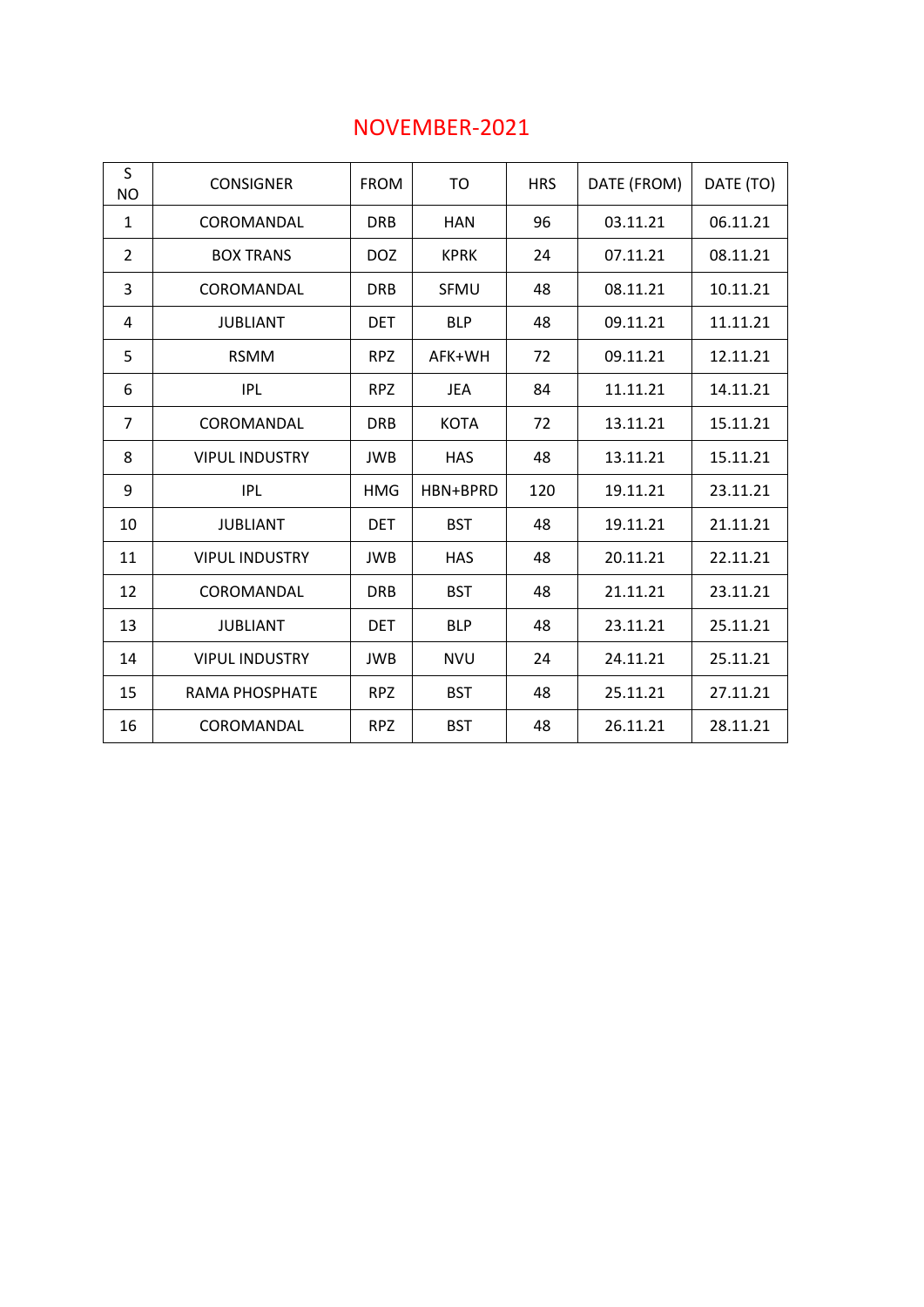#### DECEMBER-2021

| S NO           | <b>CONSIGNER</b>      | <b>FROM</b> | TO          | <b>HRS</b> | DATE (FROM) | DATE (TO) |
|----------------|-----------------------|-------------|-------------|------------|-------------|-----------|
| $\mathbf{1}$   | COROMANDAL            | <b>RPZ</b>  | <b>SOP</b>  | 72         | 01.12.21    | 04.12.21  |
| $\overline{2}$ | JUBLIANT              | <b>DET</b>  | <b>SUBR</b> | 48         | 01.12.21    | 03.12.21  |
| 3              | <b>JUBLIANT</b>       | <b>DET</b>  | SSM         | 72         | 04.12.21    | 07.12.21  |
| 4              | <b>RSMM</b>           | <b>RPZ</b>  | <b>JRNA</b> | 87         | 05.12.21    | 09.12.21  |
| 5              | <b>JACP</b>           | <b>DET</b>  | <b>SUBR</b> | 72         | 08.12.21    | 11.12.21  |
| 6              | <b>VIPUL INDUSTRY</b> | <b>JWB</b>  | <b>CKI</b>  | 72         | 09.12.21    | 12.12.21  |
| $\overline{7}$ | SADHNA PHOSPHATE      | <b>DRB</b>  | <b>FLK</b>  | 72         | 14.12.21    | 17.12.21  |
| 8              | WOLKEN INDIA LTD.     | <b>DRB</b>  | <b>TWS</b>  | 96         | 15.12.21    | 19.12.21  |
| 9              | <b>JUBLIANT</b>       | <b>DET</b>  | SOP         | 72         | 17.12.21    | 20.12.21  |
| 10             | COROMANDAL            | <b>RPZ</b>  | <b>WGCR</b> | 96         | 18.12.21    | 22.12.21  |
| 11             | <b>RSMM</b>           | <b>RPZ</b>  | <b>NTSK</b> | 72         | 20.12.21    | 23.12.21  |
| 12             | <b>VIPUL INDUSTRY</b> | <b>JWB</b>  | ED+MNKL     | 48         | 23.12.21    | 25.12.21  |
| 13             | SADHNA PHOSPHATE      | <b>DRB</b>  | <b>RNI</b>  | 72         | 24.12.21    | 27.12.21  |
| 14             | WOLKEN IND.           | <b>DRB</b>  | <b>TWS</b>  | 72         | 28.12.21    | 31.12.21  |
| 15             | COROMANDAL            | <b>RPZ</b>  | WGCR+SLH    | 72         | 28.12.21    | 31.12.21  |
| 16             | <b>JUBLIANT</b>       | <b>DET</b>  | SOP+BXR     | 72         | 30.12.21    | 02.01.22  |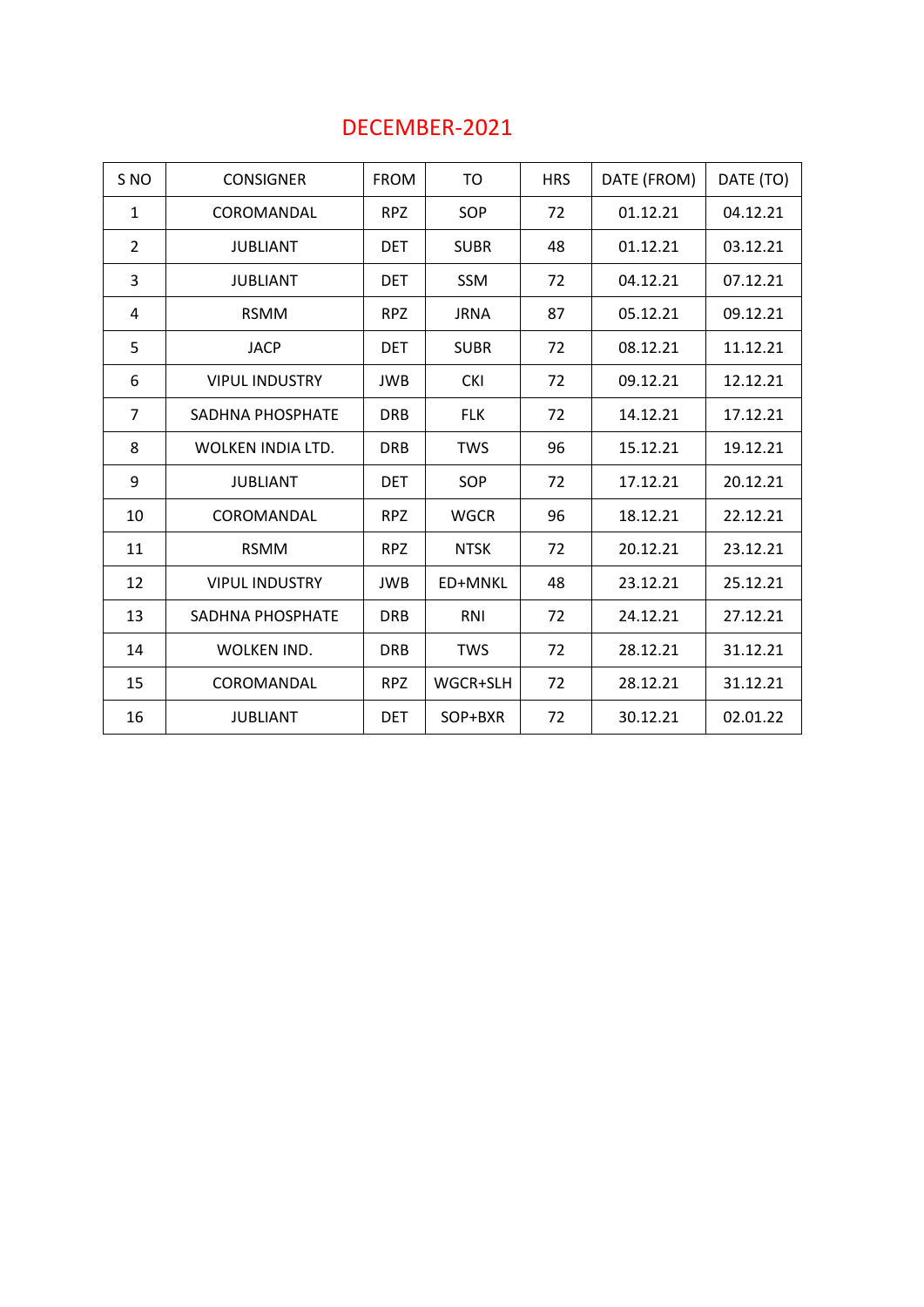#### JANUARY-2022

| S <sub>NO</sub> | <b>CONSIGNER</b> | <b>FROM</b> | T <sub>O</sub>  | <b>HRS</b> | DATE (FROM) | DATE (TO) |
|-----------------|------------------|-------------|-----------------|------------|-------------|-----------|
| $\mathbf 1$     | <b>RSNN</b>      | <b>RPZ</b>  | <b>JTTN</b>     | 72         | 03.01.22    | 06.01.22  |
| $\overline{2}$  | <b>BOXT</b>      | <b>DOZ</b>  | <b>KPRK</b>     | 24         | 06.01.22    | 07.01.22  |
| 3               | <b>JUBLIANT</b>  | <b>DET</b>  | SUBR+CLW        | 72         | 08.01.22    | 11.01.22  |
| 4               | SADHNA PHOSPHATE | <b>DRB</b>  | <b>DLK</b>      | 72         | 10.01.22    | 13.01.22  |
| 5               | <b>JUBLIANT</b>  | <b>DET</b>  | AYC+SLN         | 72         | 14.01.22    | 17.01.22  |
| 6               | <b>BOXT</b>      | <b>DOZ</b>  | <b>KPRK</b>     | 24         | 15.01.22    | 16.01.22  |
| $\overline{7}$  | <b>RSMM</b>      | <b>RPZ</b>  | <b>RNI</b>      | 72         | 17.01.22    | 20.01.22  |
| 8               | <b>JUBLIANT</b>  | <b>DET</b>  | BST+JEA         | 72         | 19.01.22    | 22.01.22  |
| 9               | COROMANDAL       | <b>DRB</b>  | KNJ+BT          | 72         | 21.01.22    | 24.01.22  |
| 10              | <b>JUBLIANT</b>  | <b>DET</b>  | <b>BBK+SUBR</b> | 72         | 25.01.22    | 28.01.22  |
| 11              | <b>IPL</b>       | <b>HMG</b>  | <b>JRNA</b>     | 72         | 28.01.22    | 31.01.22  |
| 12              | COROMANDAL       | <b>DRB</b>  | SOG             | 120        | 29.01.22    | 03.02.22  |
| 13              | <b>YES GROUP</b> | <b>DOZ</b>  | <b>IDBR</b>     | 72         | 31.01.22    | 03.02.22  |
| 14              | <b>RSMM</b>      | <b>RPZ</b>  | <b>NTSK</b>     | 72         | 31.01.22    | 03.02.22  |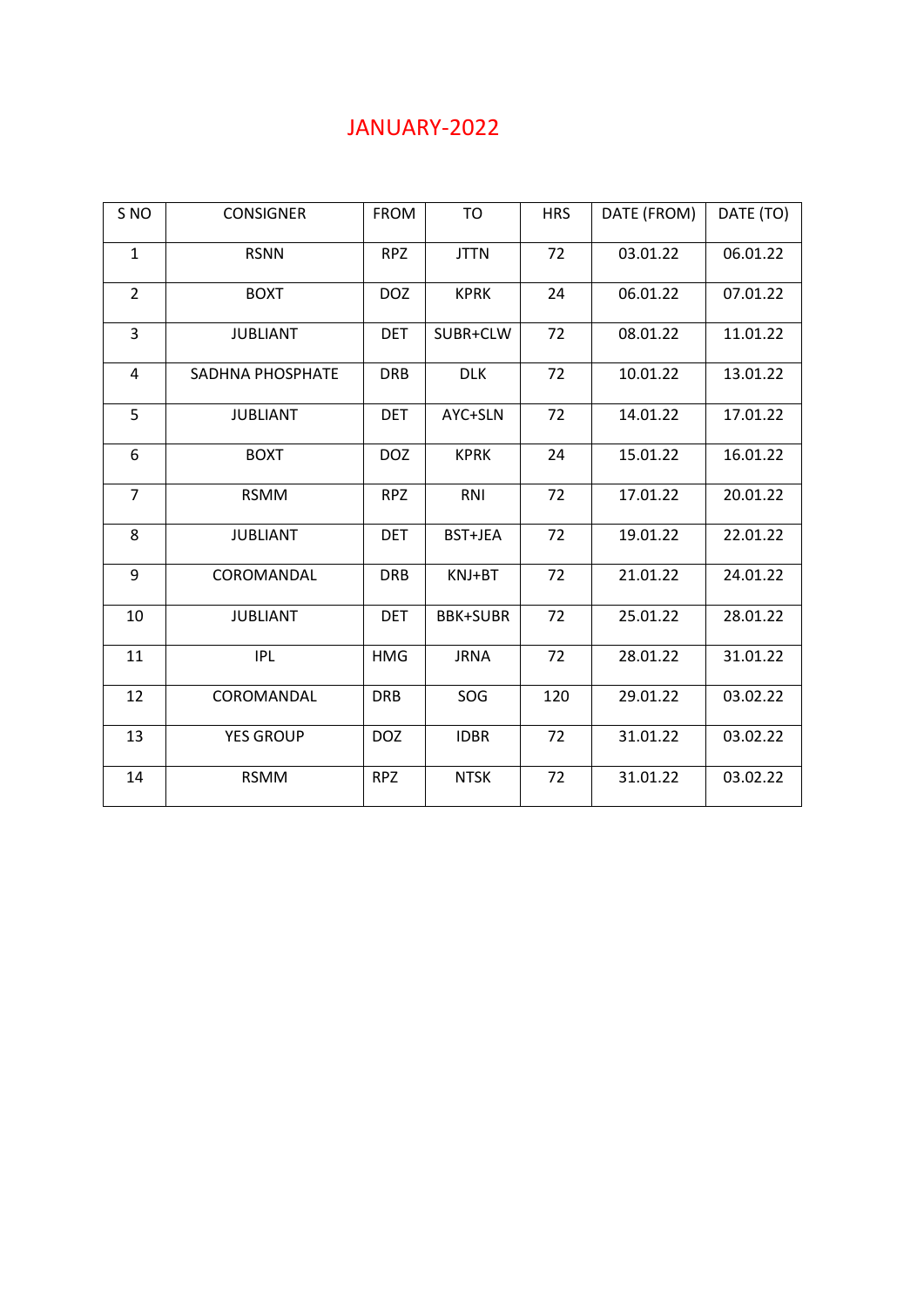### FEBRUARY-2022

| S <sub>NO</sub> | <b>CONSIGNER</b>        | <b>FROM</b> | <b>TO</b>   | <b>HRS</b> | DATE (FROM) | DATE (TO) |
|-----------------|-------------------------|-------------|-------------|------------|-------------|-----------|
| $\mathbf{1}$    | COROMANDAL              | <b>DRB</b>  | <b>AYC</b>  | 72         | 07.02.22    | 10.02.22  |
| $\overline{2}$  | COROMANDAL              | <b>DRB</b>  | <b>AYC</b>  | 24         | 10.02.22    | 11.02.22  |
| 3               | <b>JUBLIANT</b>         | <b>DET</b>  | <b>BLP</b>  | 72         | 11.02.22    | 14.02.22  |
| 4               | <b>RSMM</b>             | <b>RPZ</b>  | <b>JTTN</b> | 72         | 12.02.22    | 15.02.22  |
| 5               | SADHNA PHOSPHATE        | <b>DRB</b>  | <b>HBN</b>  | 72         | 14.02.22    | 17.02.22  |
| 6               | RAMA PHOSPHATE          | <b>RPZ</b>  | <b>BST</b>  | 72         | 15.02.22    | 18.02.22  |
| $\overline{7}$  | COROMANDAL              | <b>DRB</b>  | BBK+TSG     | 96         | 17.02.22    | 21.02.22  |
| 8               | <b>ADISHA PHOSPHATE</b> | <b>RPZ</b>  | YJUD        | 72         | 19.02.22    | 22.02.22  |
| 9               | <b>BOX TRANS</b>        | <b>DOZ</b>  | <b>KPRI</b> | 24         | 21.02.22    | 22.02.22  |
| 10              | <b>YES</b>              | <b>DET</b>  | <b>IDBR</b> | 96         | 22.02.22    | 26.02.22  |
| 11              | <b>RSMM</b>             | <b>RPZ</b>  | <b>HBN</b>  | 72         | 27.02.22    | 02.03.22  |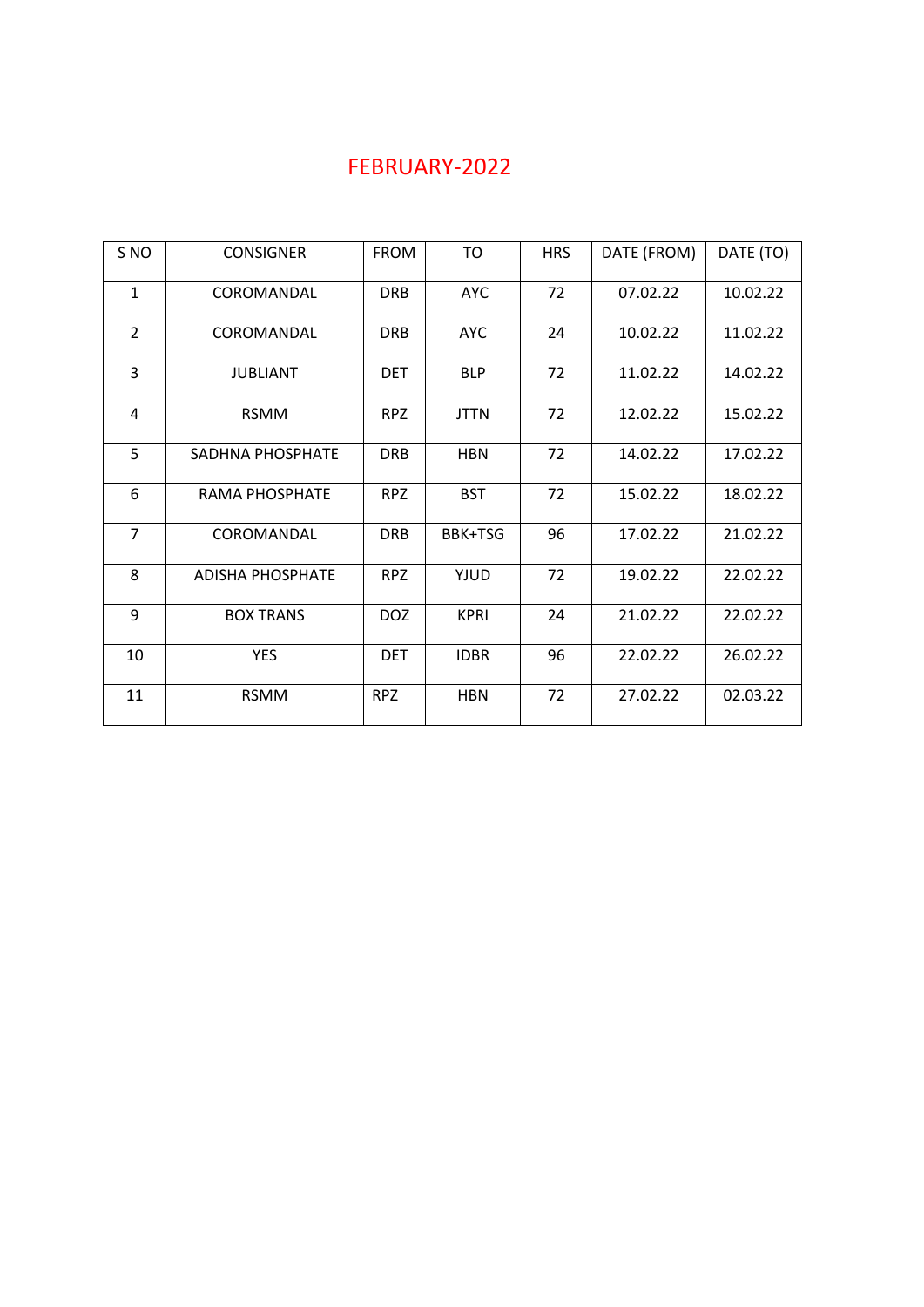### March -2022

| S <sub>NO</sub>  | <b>CONSIGNER</b>    | <b>FROM</b> | T <sub>O</sub> | <b>HRS</b> | DATE (FROM) | DATE (TO) |
|------------------|---------------------|-------------|----------------|------------|-------------|-----------|
| $\mathbf{1}$     | SADHNA PHASPHATE    | <b>DRB</b>  | <b>NTSK</b>    | 72         | 02.03.22    | 05.03.22  |
| $\overline{2}$   | <b>RSMM</b>         | <b>RPZ</b>  | RNI            | 72         | 03.03.22    | 06.03.22  |
| 3                | <b>JUBLIANT</b>     | <b>DET</b>  | BST+CLW        | 72         | 05.03.22    | 08.03.22  |
| 4                | <b>IPL</b>          | <b>RPZ</b>  | BST+JEA        | 72         | 09.03.22    | 12.03.22  |
| 5                | <b>BOXT</b>         | <b>DOZ</b>  | <b>KPRK</b>    | 24         | 12.03.22    | 13.03.22  |
| $\boldsymbol{6}$ | <b>BIRLA CEMENT</b> | <b>DET</b>  | MBV+STD        | 72         | 12.03.22    | 15.03.22  |
| $\overline{7}$   | COROMANDAL          | <b>DRB</b>  | BBK+TSG        | 96         | 13.03.22    | 17.03.22  |
| 8                | <b>DACL</b>         | <b>RPZ</b>  | <b>MTJ</b>     | 48         | 15.03.22    | 17.03.22  |
| 9                | <b>BIRLA CEMENT</b> | <b>DET</b>  | MOZ+PRTP       | 89         | 16.03.22    | 20.03.22  |
| 10               | <b>RSMM</b>         | <b>RPZ</b>  | <b>NTSK</b>    | 72         | 18.03.22    | 21.03.22  |
| 11               | <b>JUBLIANT</b>     | <b>DET</b>  | SOP            | 72         | 22.03.22    | 25.03.22  |
| 12               | <b>BIRLA CEMENT</b> | <b>DET</b>  | MBV+SNP        | 72         | 26.03.22    | 29.03.22  |
| 13               | <b>BOXT</b>         | <b>DOZ</b>  | <b>KPRK</b>    | 24         | 26.03.22    | 27.03.22  |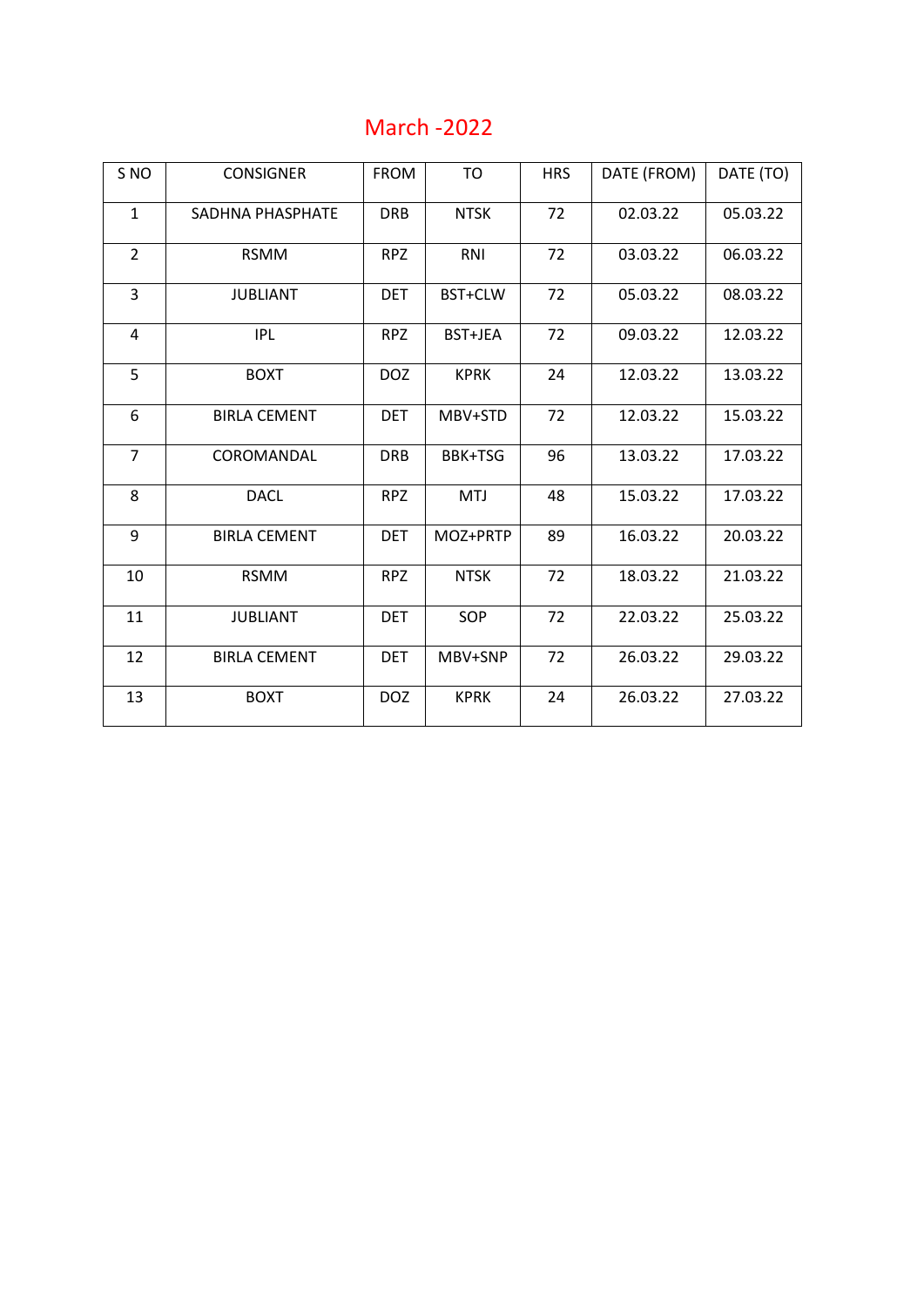#### APRIL -2022

| S <sub>NO</sub> | <b>CONSIGNER</b> | <b>FROM</b> | <b>TO</b>   | <b>HRS</b> | DATE (FROM) | DATE (TO) |
|-----------------|------------------|-------------|-------------|------------|-------------|-----------|
| $\mathbf{1}$    | <b>BOXTRNS</b>   | <b>DOZ</b>  | <b>KPRK</b> | 24         | 11.04.22    | 12.04.22  |
| $\overline{2}$  | ADISHA PHA       | <b>RPZ</b>  | JUC+TTO     | 84         | 18.04.22    | 22.04.22  |
| 3               | COROMANDAL       | <b>DRB</b>  | BBK+TSG     | 72         | 20.04.22    | 23.04.22  |
| 4               | VINAYAK LOG.     | <b>NDT</b>  | <b>DKGN</b> | 96         | 24.04.22    | 28.04.22  |
| 5               | <b>SAPC</b>      | <b>DRB</b>  | <b>SOP</b>  | 96         | 24.04.22    | 27.04.22  |
| 6               | <b>JUBILENT</b>  | <b>DET</b>  | BST+JEA     | 120        | 25.04.22    | 30.04.22  |
| 7               | <b>RSMM</b>      | <b>RPZ</b>  | WH+OLR      | 72         | 26.04.22    | 29.04.22  |